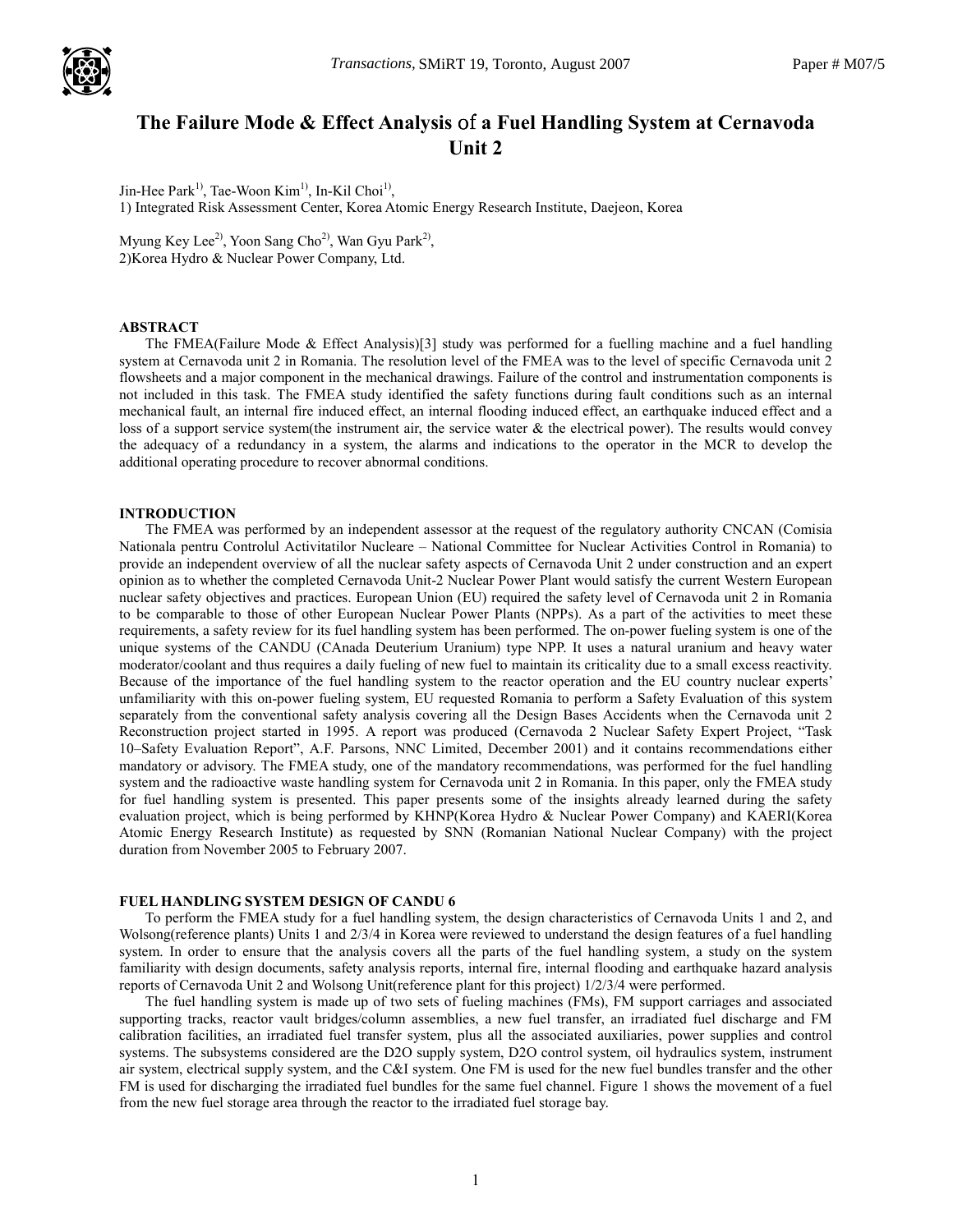

The purpose of the fuel handing system of CANDU 6 reactors is to provide an on-power fueling capability at a rate sufficient enough to maintain a continuous reactor operation at a full power. In addition to performing the routine process function noted above, the fuel handling system is also required to meet the following safety requirements:

- a) Maintain the primary heat transport (PHT) System pressure boundary while either coupled to an end fitting (on-reactor) or traveling across the reactor face (off-reactor)
- b) Remove decay heat from the irradiated fuel bundles in the fueling machine during a transfer and discharge to an irradiated fuel bay.
- c) Control the radioactive releases from an irradiated fuel during a normal plant operation.

The normal fuelling operation cycle is based on a fuelling for seven days per week, and considers the addition and removal of 16 bundles per day, with bundles handled at a rate of eight bundles per channel fueled. The fuelling machines have several different operating states (modes) depending on whether they are attached to the reactor, traversing to or from the reactor, or attached to one of the service ports, as shown in Figure 1. The normal fuelling operation cycle is made up of the incremental movements of the F/Ms as they traverse between the maintenance locks and the reactor vaults, inserting new fuel into the reactor and removing spent fuel. The whole operation of the fuel changing operation cycle by the fuelling machine was divided into 11 specific operation modes as shown in Table 1.



Figure 1. Fuel Handling Sequence of CANDU 6 Plants

| 1.401          |                                                                                       |                 |  |  |  |  |
|----------------|---------------------------------------------------------------------------------------|-----------------|--|--|--|--|
| <b>Step</b>    | Operation                                                                             | Time(min)       |  |  |  |  |
|                | FM-A moves to the New Fuel Port (NFP) to pick up eight new fuel bundles               | 1.0             |  |  |  |  |
| 2              | FM-A performs New Fuel duty cycle. During this time FMC moves to NFP and waits        | 26.4            |  |  |  |  |
|                | for FM-A to complete loading of eight new fuel bundles.                               |                 |  |  |  |  |
| $\mathcal{E}$  | FM-A and FM-C move in parallel from the NFPs to their respective fuelling machine     | 2.0             |  |  |  |  |
|                | bridges at each face of the reactor.                                                  |                 |  |  |  |  |
| $\overline{4}$ | FM-A and FM-C are raised by the reactor bridges to the pre-selected channel           | $2.0$ (average) |  |  |  |  |
| $\overline{5}$ | FM-A and FM-C home and lock onto opposite ends of the same channel. FMA loads         | 60.3            |  |  |  |  |
|                | eight (8) new fuel bundles into channel and FMC receives eight (8) spent bundles into |                 |  |  |  |  |
|                | its magazine.                                                                         |                 |  |  |  |  |
| 6              | Bridge with FM-A and FM-C move down to align with maintenance lock tracks             | $2.0$ (average) |  |  |  |  |
|                | FM-A travels to New Fuel Port and waits for FMC to completed the step 8,9 and 10.     |                 |  |  |  |  |
| 8              | FM-C travels to Spent Fuel Port (SFP) to discharge spent fuel bundles                 | 4.0             |  |  |  |  |
| 9              | FM-C performs its Spent Fuel duty cycle – discharges eight (8) spent fuel bundles at  | 28.7            |  |  |  |  |

Table 1. Fuelling Machine Operation Cycle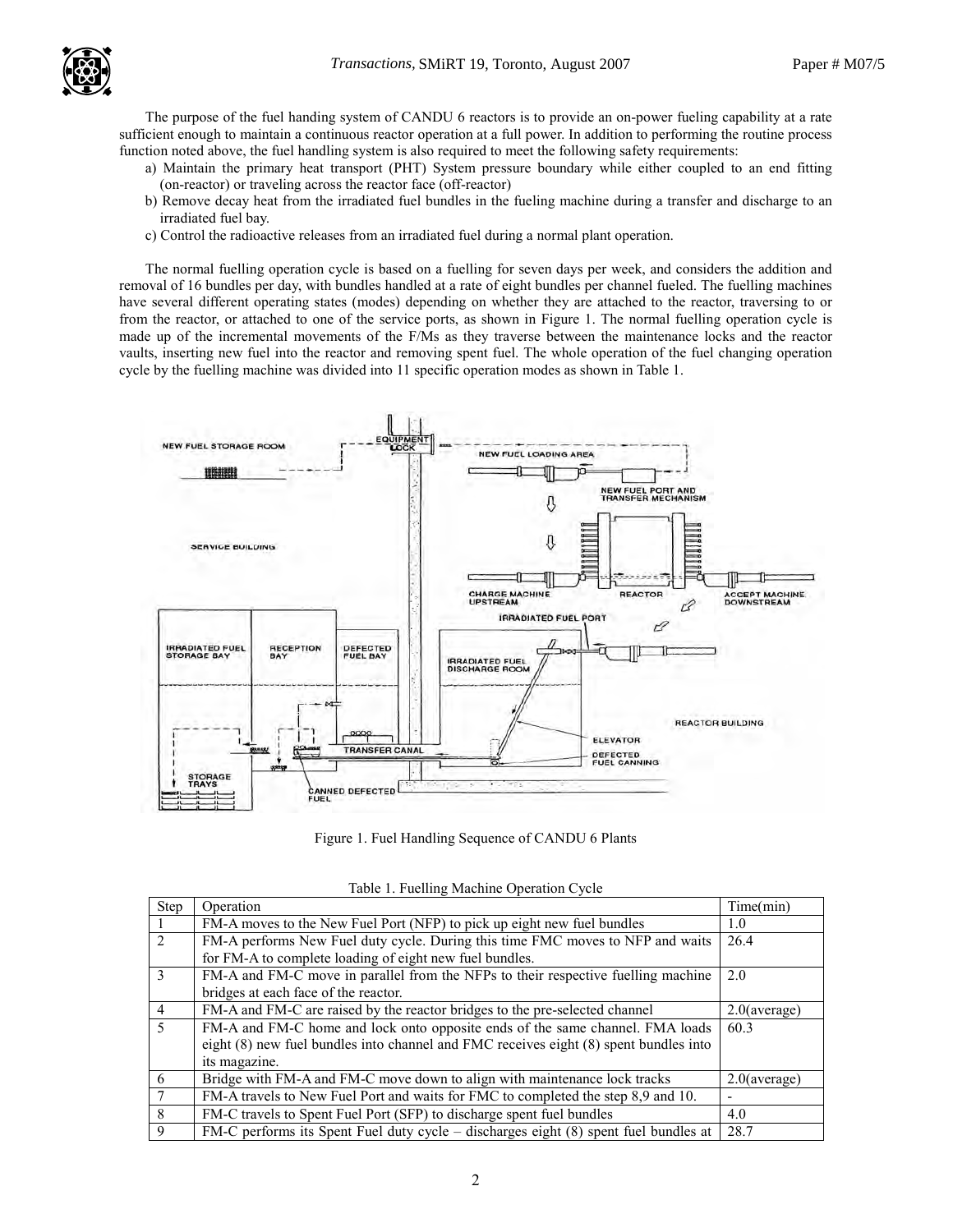

|    | <b>SFP</b>                                           |      |
|----|------------------------------------------------------|------|
| 10 | FM-C moves to NFP to pick up eight new fuel bundles. |      |
|    | FM-C performs New Fuel Duty Cycle.                   | 26.4 |

The three fuel handling operation modes which have a potential possibility to release radioactive material were selected for this study as follows. The FMEA study focused on these three selected operation modes.

- on-reactor mode(step 5 in Table 1)
- spent fuel transfer mode(step 8 in Table 1)
- spent fuel discharge mode(step 9 in table 1)

Operating experiences related to the fuel handling systems are collected and reviewed to identify the safety and operational characteristics of the fuel handling system of CANDU-6 plant and to utilize the FMEA. Operating experiences have been collected from the CANDU Owners Group(COG) event records and INPO, WANO, IAEA data bases and the Wolsong plants operational experiences from 1973 to 2006. These operating events for the fueling handling systems were also categorized to utilize the FMEA as a maintenance error, operation error, and system mechanical error, etc. The impacts of the events on a plant's operation were categorized into a forced outage, maintenance outage and unaffected by them also. The most frequent event types can be categorized as follows.

- D2O leak due to catenary hose failure
- Failure to remove guide sleeve after fuel change
- Sticking of L-ram and C-ram stuck due to a loss of hydraulic oil or D2O supply
- Stuck fueling machine on the channel due to a loss of hydraulic oils
- Stuck irradiated fuel bundle on the ladle due to a loss of D2O supply to the C-ram
- Data error of DCC-Y computer

A walkdown of Cernavoda Unit 2, to define a discrepancy between the design and the construction, was also performed.

# FAILURE MODE AND EFFECT ANALYSIS FOR INTERNAL EVENTS

For the whole fuel handling system, a FMEA was performed for each function of the system, and for the flow circuits of each function according to the three selected operational modes in the previous section. The redundancies/diversity and annunciation capabilities were identified for each function. The three representative safety functions of the fuel machine and the fuel handling system during fault conditions were identified as follows. The main safety functions of the fuelling machines during a fuel changing operation are to maintain the integrity of the PHT system pressure boundary and to provide a spent fuel cooling. The identified safety functions are the potential possibilities that cause an actuation of the safety systems such as a plant trip system, emergency core cooling system and a release of radioactive materials also.

- Maintain the integrity of the heat transport system pressure boundary during on power refueling
- Protect fuel damage during on power refueling
- Maintain the spent fuel cooling during transfer and discharge to the spent storage bay

The main failure modes that could be vulnerable to the three selected safety functions were classified according to the functions of the fuelling machines and sub-systems during the fuel change operations. The failure modes which can occur during the fuel changing operations are considered as follows.

- 1) Fuelling Machine Failures
	- Clamping functions fails.
	- Magazine drive fails to rotate the magazine station.
	- One of the 3 ram assemblies (B Ram, Latch Ram, C Ram) fails to remove or replace the fuel bundles, guide sleeve, channel closure, shield plug and snout plug.
	- F/M D2O supply system fails to provide D2O.<br>• F/M Head control D2O system fails to provide
	- F/M Head control D2O system fails to provide D2O.
	- F/M catenary system fails.

F/M bridge/carriage brakes fails to maintain their position.

2) Spent Fuel Transfer System Failures

- Mechanical damage to a spent fuel transfer port
- Mechanical damage to the fuel in a spent fuel transfer port
- Failure of the spent fuel transfer standby cooling (spray) system.
- 3) D2O supply system
- 4) Oil hydraulic system
- 5) D2O control system
- 6) Class IV Power Failure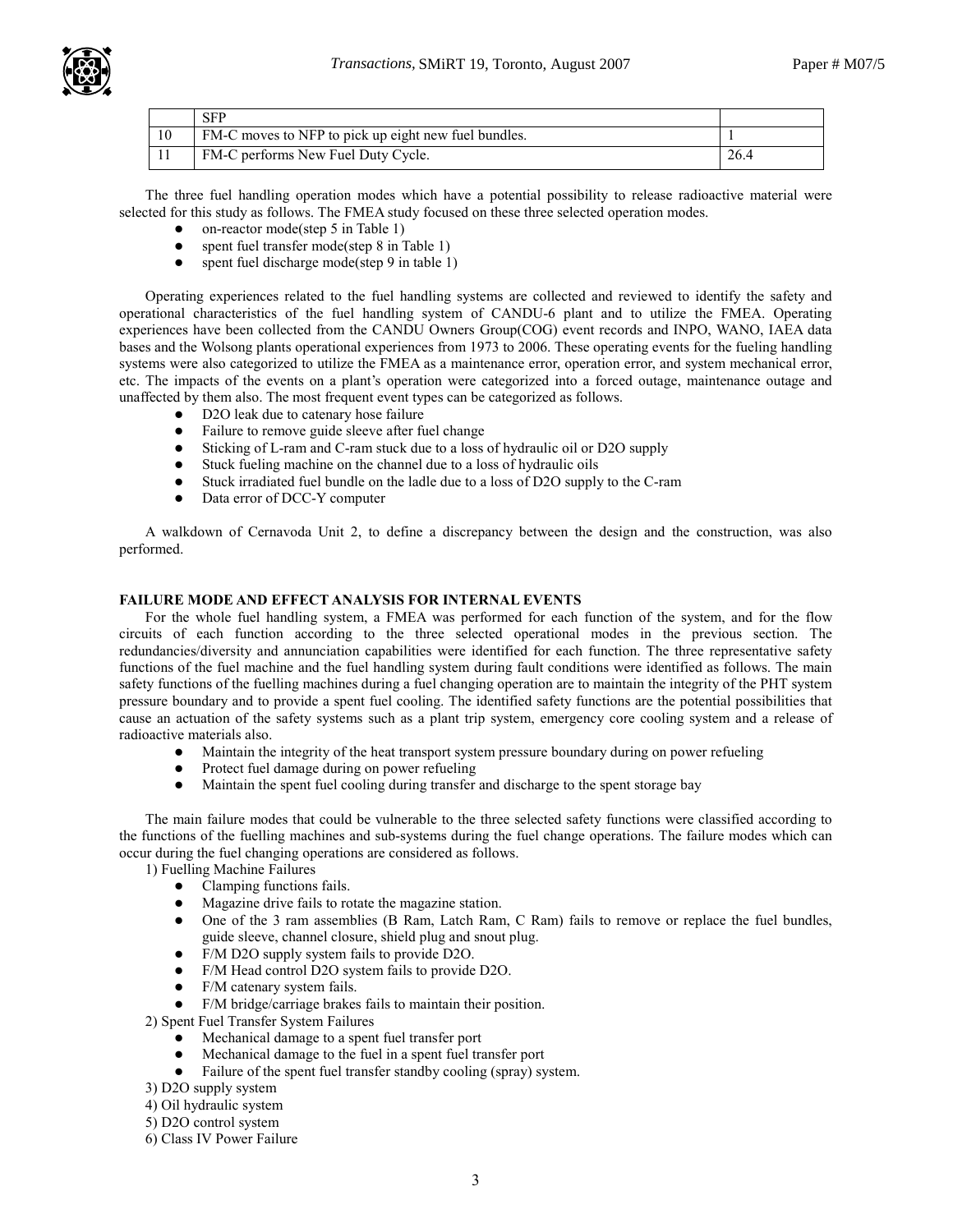

- 7) Class III Power Failure
- 8) Total Loss of Instrument Air
- 9) Class II Power Failure
- 10) Failure of a Recirculated Cooling Water (RCW) and Raw Service Water (RSW)
- 11) Digital Computer Failure

The failure effects caused by the considered failure mode above are a mechanical failure of the fuel bundles, a loss of the D2O inventory, and the possibilities of a radiation release to the environment. The most severe event scenarios were found to be as follows;

- A breaking of the fuel channel end fitting accompanying the ejection of 12 irradiated fuel bundles.
- Loss of coolant accidents when the FM is in an on-reactor condition
- Mechanical damage to the two irradiated fuel bundles when being lowered to the bottom of the discharge bay floor from the irradiated fuel port accidentally.

The consequences of the failure effects of the fuel handling systems are categorized according to four dimensional impact spaces (i.e., environment impact, health impact, economic impact, and safety impact). A logic diagram was developed and is shown in Figure III-1. Here, we mainly focused on a safety impact such as a LOCA and a mechanical damage of spent fuel bundles. Some of the typical accident scenario groups were identified and the frequencies were estimated from the Reliability Analysis Report for the Fuel handling system also. These accident scenario groups are presented in Figure 2.



Figure 2. A Logic Diagram for an Identification of Accident Scenario

However these kinds of severe accidents are rare from the review results of the Event History Docket. By its nature there have been many incidents of D2O leaks through catenary hoses. However by a well-established maintenance policy, the frequency of this kind of event could be reduced.

## FAILURE MODE AND EFFECT ANALYSIS FOR EXTERNAL EVENTS

The FMEA for external events was performed and the results were as follows. The plant areas were identified to perform the external events FMEA. The identified plant areas that contain all of these components were initially selected for the external events FMEA analysis. In this task, all the identified components based on the internal events FMEA could disturb a successful system operation or change the operation state to cause the four failure modes mentioned in the above section. For this task the CNE-PROD Cernavoda Seismic-Fire-Flood PSA Summary Report and the Wolsong 2/3/4 PSA report were reviewed. A total of 11 plant areas were identified for the external events FMEA and summarized in Table IV 2. For each room an FMEA of the fire and flooding events was performed.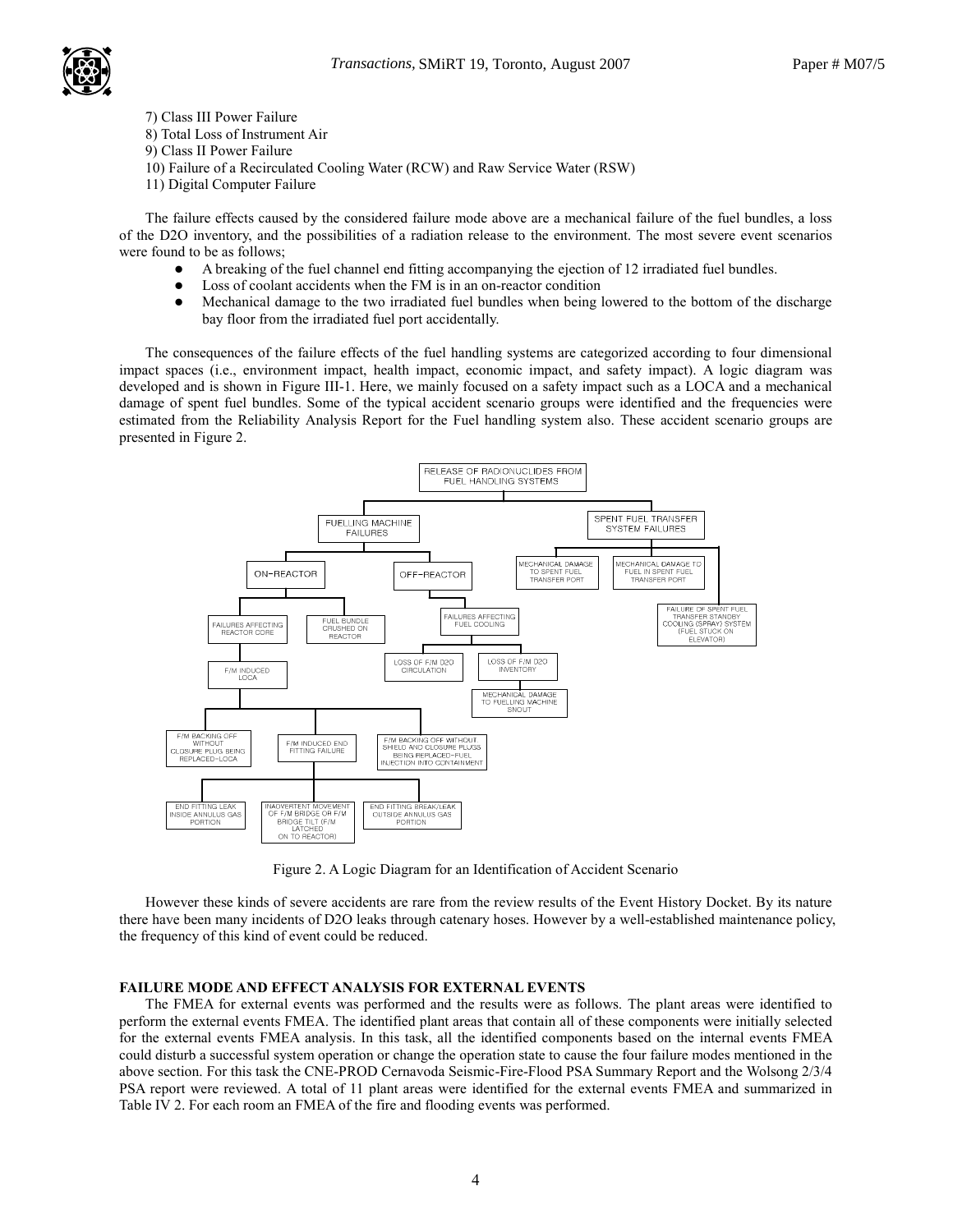

The internal fires FMEA for the fuel handling system at Cernavoda unit 2 was performed to assess the failure modes induced by internal fires, to identify its vulnerabilities to fire-initiated events and the evaluate the potential effect of fires during the performance of the fuel handling system. The most significant fire area is the D2O supply room(R-012) which contains electrical cables, motors and HVAC equipments. The failure effects in this room fire are a total loss of D2O supply to both fuelling machines. It could cause a D2O leak from a fuelling machine during a on-reactor mode and could cause damage of spent fuel bundles during a transfer or discharge mode. Another major fire hazard is a leakage of hydraulic oil from the fuelling machine hydraulic system(pumps and tanks) in R-003 and R-004(Access Area: F/M hydraulic oil supply). The failure effect due to fires in these areas is a loss of hydraulic oil supply to both fuelling machines. A small fire could develop in R-103, 104, 107 and 108, due to a leakage of hydraulic oil from the fuelling machine due to a cable fault. Even though the fire ignition frequency is very low and has not been experienced in these areas, the fires in these areas could cause a D2O leak from a fuelling machine during a on-reactor mode and could cause damage to spent fuel bundles during a transfer or discharge mode due to a difficulty for a recovery and access to suppress the fires.

The internal flooding FMEA analysis for the fuel handling system at Cernavoda unit 2 was performed to assess the failure modes induced by an internal flooding, to identify its vulnerabilities to flooding-initiated events, and to provide recommendations for a plant safety. Internal floods may result from component failures or an incorrect operation of equipment and systems within the reactor building. They may occur, for example, as a result of a rupture of a pipe or a vessel, or be caused by a leakage from a component that is incorrectly assembled or left in a disassembled state after maintenance activities.

| Subsystem<br>(BSI)               | Location  | Room Description                                    | Function                                                                    | <b>Potential Failure Effect</b>                                |
|----------------------------------|-----------|-----------------------------------------------------|-----------------------------------------------------------------------------|----------------------------------------------------------------|
|                                  | $R/B-103$ | F/M maintenance<br>Lock(C side)                     | Stores F/M, New<br>Fuel Loading &<br>Spent Fuel<br>discharge                | Failure of New fuel loading, Loss of Fuel<br>discharge         |
|                                  | $R/B-107$ | $F/M$ Vault(C side)                                 | Fuelling                                                                    | Loss of F/M function                                           |
| F/M                              | $R/B-104$ | F/M maintenance<br>Lock(A side)                     | Stores F/M, New<br>Fuel Loading &<br>Spent Fuel<br>discharge                | Failure of New fuel loading, Loss of Fuel<br>discharge         |
|                                  | $R/B-108$ | <b>Fuelling Machine</b><br>Vault (A side)           | Fuelling                                                                    | Loss of F/M function                                           |
| F/M<br>D20                       | $R/B-012$ | F/M Auxiliary<br>Room                               | D2O Supply for<br>F/M (Common)                                              | Loss of D2O Supply                                             |
| Supply<br>(35260)                | $R/B-501$ | D2O storage tank<br>Room                            | D2O Storage tank<br>(common)                                                | Loss of D2O Supply                                             |
| F/M<br>D2O<br>Control<br>(35230) | $R/B-013$ | F/M Auxiliary<br>Room (Valve<br>Station C side)     | D <sub>2</sub> O Pressure $\&$<br>Level Control (C<br>side)                 | Loss of D2O Pressure Control (C side)                          |
|                                  | $R/B-014$ | F/M Auxiliary<br>Room (Valve<br>Station A side)     | D <sub>20</sub> Pressure &<br>Level Control (A<br>side)                     | Loss of D2O Pressure Control (A side)                          |
| F/M<br>Hydraulic Oil<br>Control  | $R/B-003$ | Access Area<br>(F/M Hydraulic Oil<br>Supply C side) | Hydraulic Oil<br>Control (C side)                                           | Loss of Oil control system (C side)                            |
| (35240)                          | $R/B-004$ | Access Area<br>(F/M Hydraulic Oil<br>Supply A side) | Hydraulic Oil<br>Control (A side)                                           | Loss of Oil control system (A side)                            |
| Spent<br>Fuel<br>Discharge       | $R/B-001$ | Spent Fuel transfer<br>bay                          | Spent fuel discharge<br>& interim storage,<br>spent fuel standby<br>cooling | Failure of spent fuel discharge, Loss of<br>spent fuel cooling |

Table 2. Identification of the Plant Areas for the External Events FMEA

As a major potential source of flooding, the dousing tank is capable of producing both the highest flooding rates and levels(the maximum level of water is 2.21m). A pipe break in the moderator, shield cooling, or steam generator feedwater systems results in slower flooding rates than that of the dousing system ,and in general, lower flooding levels, but an unmitigated feedwater line break inside the reactor building may produce flood levels similar to that potentially caused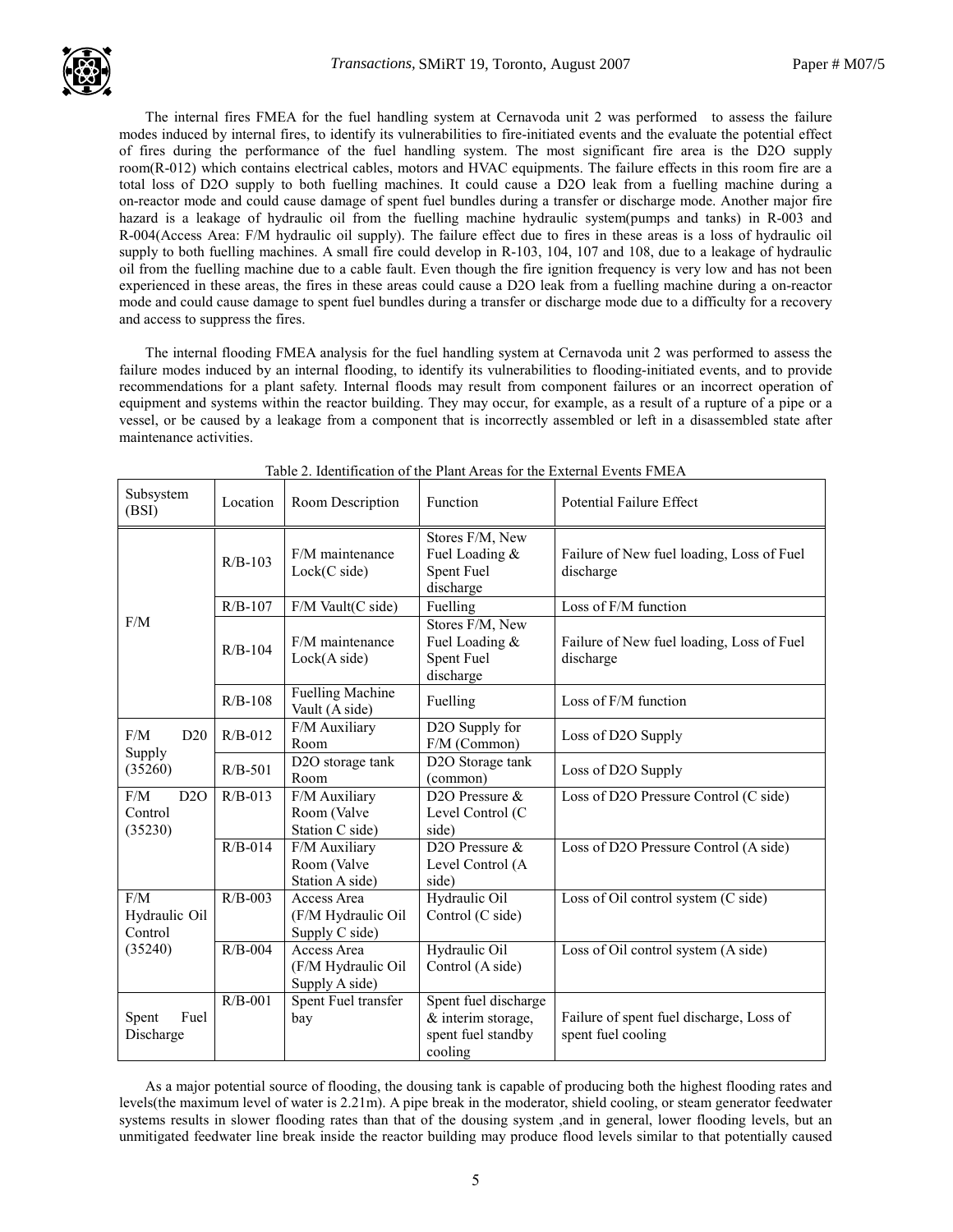by the dousing system failures. In the reactor building, all the heat exchangers are cooled by the recirculated cooling water (RCW) system. This is a closed loop system, which passes the heat to the raw service water (RSW) system via heat exchangers in the turbine building. The maximum level of water from the basement is 3 feet due to an RCW pipe rupture. The total inventory of the water in the closed loop RCW system is limited to 410 m3 and a complete discharge of this system cannot produce significant flood events.

All the components related to the fuel handling system except 3523-P3 are not affected during flooding conditions because all the components related to the F/M are located 2m from the basement floor. If the instruments and control hardware of the F/M are designed for a "watertight" operation, the water spray due to a dousing system malfunction or feed water pipe break can not affect an F/M operation during an F/Ms on-reactor or transfer mode.

In the seismic analysis of the fuelling machine and support structures for the Wolsong units 2/3/4, the Cernavoda unit 1 F/M and support structure were used as the reference design. Consequently, the seismic models for the Cernavoda unit 1 were adopted for Wolsong units 2/3/4 except for minor modifications

The seismic analysis of the F/M and the support structures was carried out by using the direct integration time-history method. A total of 625 cases according to combinations of the soil stiffness, modeling assumptions in the fuelling machine, position of the fuelling machine and a time history variation was considered.

In the seismic analysis, the following configuration cases were considered.

- F/M Unattached in Reactor Vault
- F/M Attached to Reactor
- F/M on Maintenance Lock Track
- Spent Fuel Port Stands Alone

For the unattached analysis, there are seven channel locations to be considered. The F/M can be in side 'A' or side 'C' of the reactor building. Hence, a total of fourteen models need to be considered. Furthermore, there are 12 sets of support point time-histories to be considered for Wolsong units 2/3/4. Therefore, the total number of analysis cases considered was 168 cases. For the attached cases, the basic F/M/channel (F/C) configuration was considered for the design of the F/M and the support structure. The total number of analysis cases considered was 84. For the interaction loads on the reactor components, besides the basic F/C configuration, additional variations of the F/C configuration were considered. The number of additional computer runs was 252. Therefore, for the interaction loads on the reactor components, the total number of analysis cases considered was 336.

When the F/M is mounted on the ML track, five configurations were considered. Furthermore, the F/M can be on the side 'A' or side 'C' ML track. Therefore, the total number of analysis cases considered was 120. The response spectrum method of a seismic analysis was adapted for the SFP standing alone. Only one model for the SFP alone was used.

The seismic analysis methodology follows the requirements of the National Standard of Canada CAN3-N289.3-M81. It take into account the sensitivity of the variations of the soil parameters and the uncertainties of the component frequencies. The seismic analysis of the F/M and support structure covers various operation modes during the fuelling process, in the reactor vault area and in the maintenance lock area. The results of the seismic and deadweight analysis are presented in terms of the nodal accelerations, the beam end forces and the third-level floor response spectra. The results of all the cases analyzed are to be used for the design of an F/M, a support structure, and interacted systems.

The CANDU plant is refueled every day, and the average duration when the fuelling machine is connected to the fuel channel is 1 hour. If a strong earthquake (i.e., beyond the DBE magnitude) were to occur during a fuelling operation, a failure of the connection between the fuelling machine and the fuel channel would lead to a single fuel channel LOCA. A seismic fragility analysis of the fuelling machine of Wolsong units 2/3/4 NPP was performed. Failure mode of the fuelling machine is a structural failure of the fuelling machine/pressure tube connection. The high consequence low probability failure (HCLPF) capacity of the fuelling machine is 0.44g. This means that the fuelling machine has sufficient enough safety margin for a DBE of 0.2g. Ae seismic fragility analysis of the fuelling machine of Cernavoda 2 was performed. The most severe failure mode of the fuelling machine was a structural failure of the fuelling machine/pressure tube connection. The high consequence low probability failure (HCLPF) capacity of the fuelling machine was 0.44g. This means that the fuelling machine had a sufficient enough safety margins for a design basis earthquake (DBE) of 0.2g.

## **CONCLUSIONS**

For the fuel handling system of CANDU 6 plants, it was reviewed from the point of views of its design, operation, and safety. From the design point of view the FMEA approach is used to check the weak points, if any. From the safety point of view the severe accident scenarios analysis is used.

- The most severe event scenarios were found as follows;
- A break of the fuel channel end fitting accompanying an ejection of 12 spent fuel bundles.
- Loss of Coolant Accidents when the F/M is in an on-reactor mode.
- At the spent fuel port, two spent fuel bundles are mechanically damaged when being dropped to the discharge bay floor from the port.